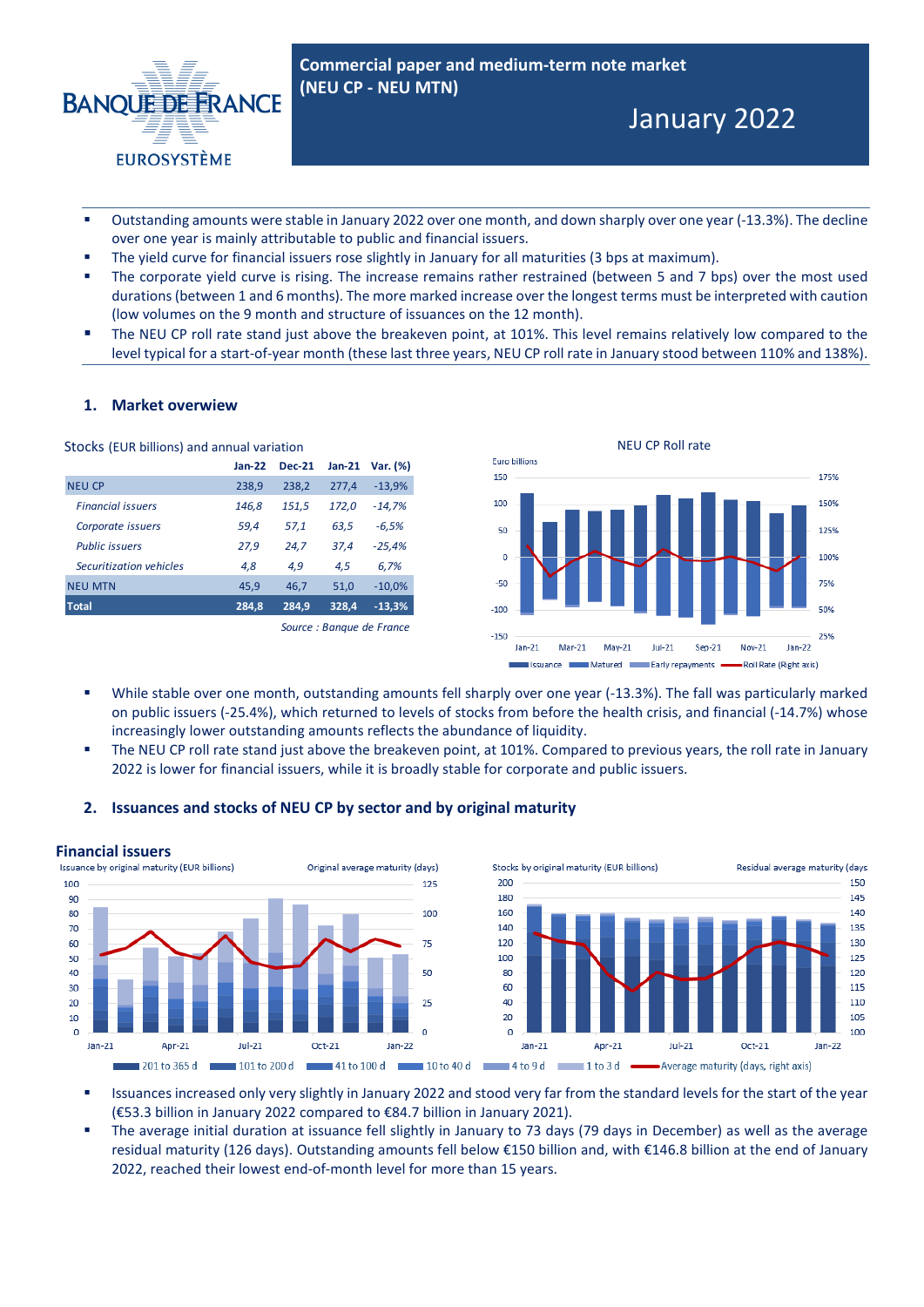

- Corporate issuances remained at a particularly high level in January. In the beginning of 2022, long-maturities issuances are especially marked on the bucket between 100 and 200 days with the roll of issuances carried out in July 2021.
- The average initial duration at issuances rose sharply to 120 days (compared to 74 days in December) and drives the marked rebound in the average residual maturity.
- Although outstanding amounts are on the rise again at the start of the year, this movement is of a much lesser magnitude than in previous years.

125

100

 $75$ 

50

 $25$ 

 $\overline{0}$ 



201 to 365 d





- Public sector issuances rose sharply in January. They reached 17 billion euros, more than double the previous month (7 billion euros in December 2021).
- **The average initial maturity at issuances is down (40 days, after 50 days in December).**
- Outstanding amounts are on the rise again to €27.9 billion (+€3.2 billion), while the average residual maturity continued to fall to 50 days (at almost half the level of the previous year: 93 days).



# **3. Issuances and stocks of NEU MTN by original maturity**

- NEU MTN issuances rebounded to €1.3 billion in December, at 85% on the 1 to 2 year tranche.
- Outstanding amounts fell to €45.9 billion (-0.8), while the residual maturity of stocks increases to 3.4 years.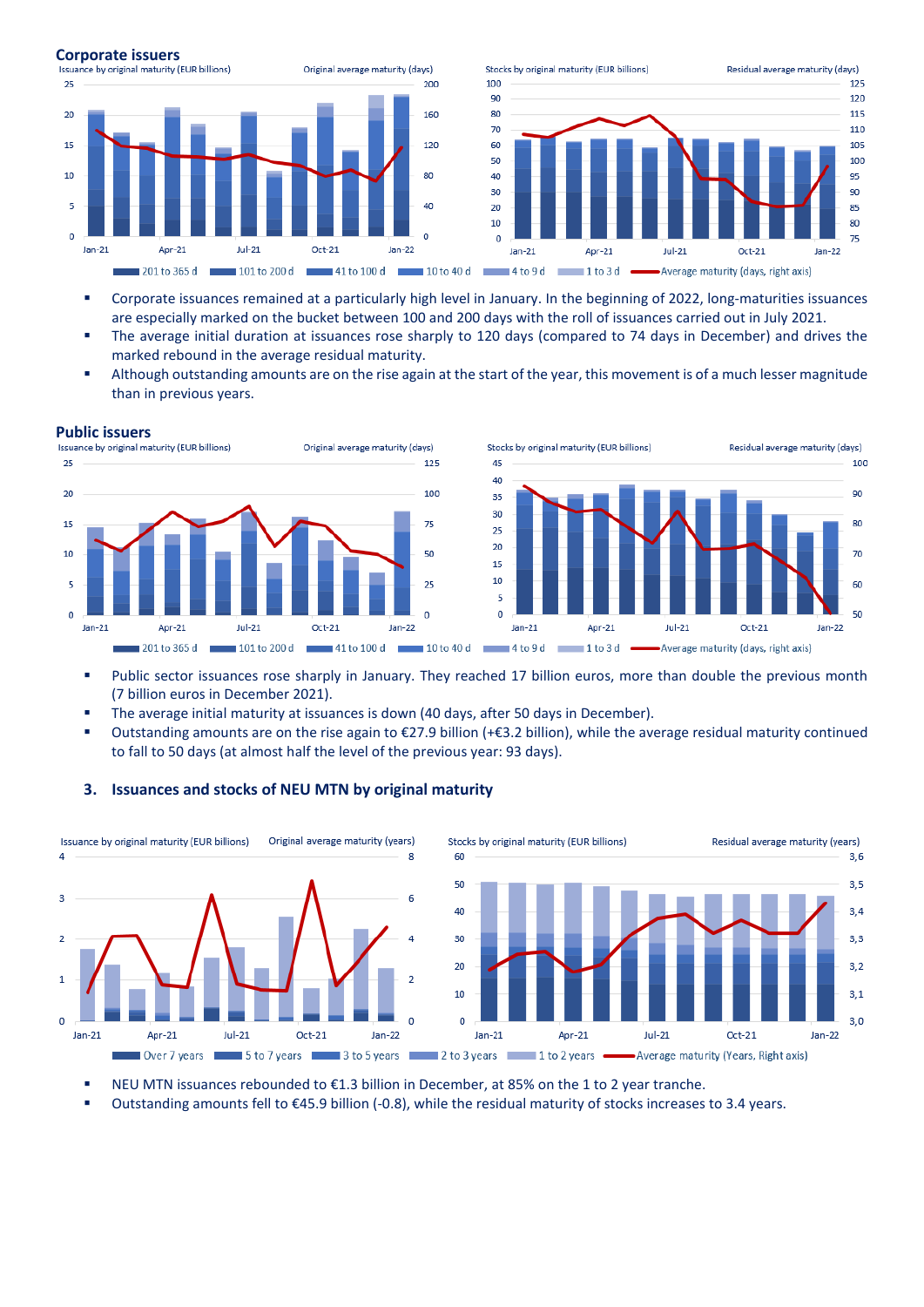# **Financial issuers**





Dec-21 Jan-22

- The yield curve for financial issuers increased slightly in January for all maturities. Variations remain rather low over all durations (3 bps at maximum)
- While very short-term issuances recovered significantly, they are also progressing slightly on the 12-month pillar, although remaining far from the levels typical of the beginning of a new year. Banks usually proceed with long-term issuances in order to cover financing needs for the year to come. Volumes are down over the other durations.

# **Dispersion of financial issuers' average rates<sup>[1](#page-2-0)</sup> at issuances on the 12-month maturity pillar (weekly data)**

- Rates at issuances of financial issuers on the 12-month pillar increased by 10 bps over one month.
- This trend may mark the beginning of a change in market expectations regarding the evolution of rates in the euro zone.



# **Corporate issuers**

Average rates at issuances in Euros **Cumulated issuancess** 



Dec-21 -- Jan-22



Dec-21 Jan-22

- Corporate issuers yield curve is up slightly (between 5 and 7 bps) over the most used maturities, those between 1 and 6 months. The markedly larger increase over longer maturities should be considered with caution: low volumes on the 9 month pillar and structure of issuances on the 12 months pillar (3/4 of issuances in December 2021 were carried out by the best-rated issuers; those of January 2022 for more than half by unrated issuers).
- Issuances volumes rebounded strongly on the 3-month, 6-month and 12-month pillars. They are stable on the 1-month pillar and the level of very short-term issuances is returning to normal after an atypical December.

### **Dispersion of corporate issuers' average rate at issuances on the 3-month maturity pillar** (weekly data)

- The average rates of well-rated issuers rise by a few bps in January 2022. They remain around -0.5%.
- Average rates for unrated issuers will tighten in January 2022.



<span id="page-2-0"></span><sup>&</sup>lt;sup>1</sup> Outliers are not displayed so as to improve the clarity and detail of charts by dispersion of average rates.